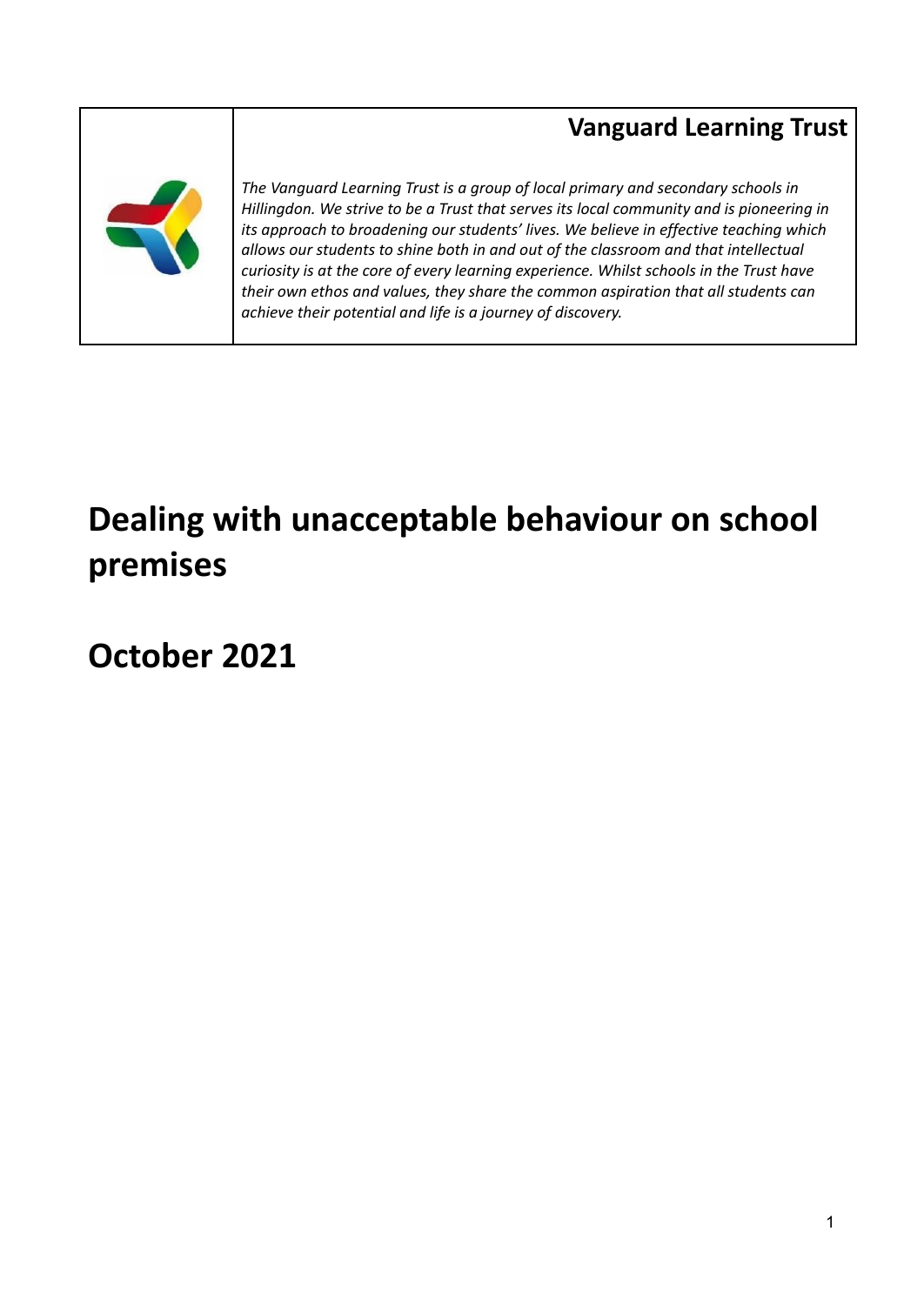# **Contents**

| <b>Section 1: Introduction</b>                                                                                  | 3  |
|-----------------------------------------------------------------------------------------------------------------|----|
| Section 2: Permission to enter and be on the school's premises                                                  | 4  |
| Section 3: Withdrawal of permission to enter and be on the school's premises                                    | 4  |
| <b>Section 4: Other criminal offences</b>                                                                       | 5  |
| Section 5: The procedure for withdrawing implied permission to be on the school's premises                      | 6  |
| Section 6: Prohibiting third parties from entering and being on                                                 | 8  |
| the school's premises                                                                                           | 8  |
| <b>Section 7: Publication and review</b>                                                                        | 8  |
| <b>Appendices</b>                                                                                               | 9  |
| Appendix 1: Template letter to parent warning before imposing ban                                               | 10 |
| Appendix 2: Template letter to parent imposing interim ban on entering school premises                          | 11 |
| Appendix 3a: Template letter to parent confirming ban on entering school premises (after interim ban) 13        |    |
| Appendix 3b: Template letter to parent lifting ban on entering school premises (after interim ban)              | 15 |
| Appendix 4a: Template letter to parent confirming ban on entering school premises (following further<br>review) | 16 |
| Appendix 4b: Template letter to parent lifting ban on entering school premises (following review)               | 18 |
| Appendix 5: Template letter to member of public imposing ban on entering school premises                        | 19 |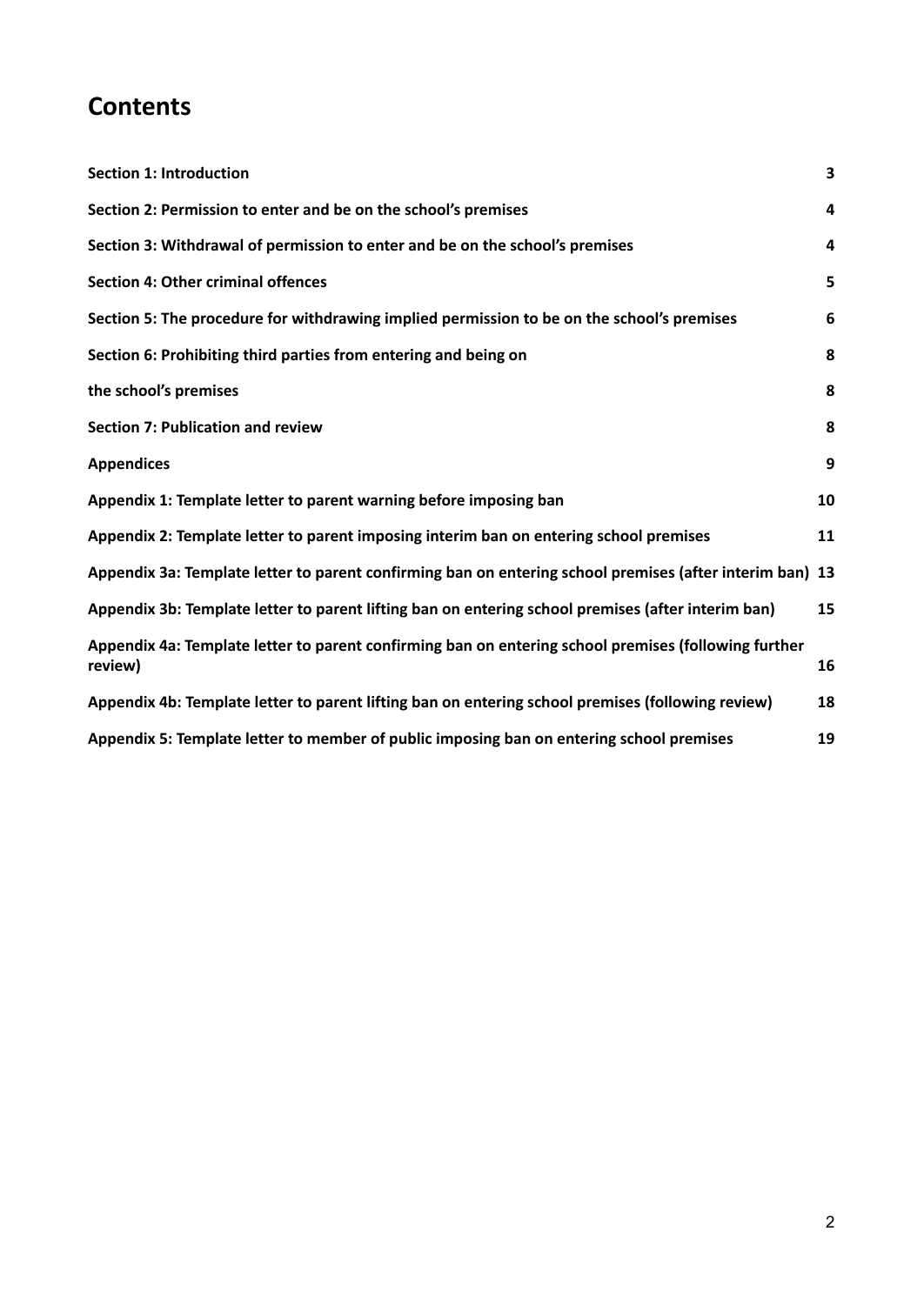### <span id="page-2-0"></span>**Section 1: Introduction**

### **1.1 Expectations**

The vast majority of parents, guardians and other visitors are supportive of the school, its staff, its students, their parents and other visitors, and act in a reasonable way, ensuring that the school is a safe, orderly environment in which students can learn. Occasionally, however, a negative attitude is expressed in an aggressive, orally or physically abusive way towards members of the school community which is unacceptable and will not be tolerated.

The school requires its staff to behave professionally in these difficult situations, attempting to defuse the situation wherever possible, and to seek the involvement of other members of staff as appropriate. However, all teachers and members of staff have the right to work without fear of harassment, violence, intimidation or abuse.

The school expects parents and other visitors at all times to behave in a reasonable way towards all members of the school community. This policy outlines the steps that will be taken where the behaviour displayed falls below the standard that the school expects and therefore will not be tolerated. If behaviour falls below the required standard, then the school may take steps to bar visitors (including parents) from the school site/premises and/or restrict communication with school staff.

### **1.2 Unacceptable behaviour**

The types of behaviour which are unacceptable and will not be tolerated are:

- shouting, either in person or over the telephone;
- using intimidating language or behaviour in person, in written communication (such as emails or letters), or on online social media platforms (including but not limited to Facebook, Twitter, LinkedIn, YouTube, WhatsApp);
- using threatening language or behaviour in person, in written communication (such as emails or letters), or on online social media platforms (including but not limited to Facebook, Twitter, LinkedIn, YouTube, WhatsApp);
- using abusive language or behaviour in person, in written communication (such as emails or letters), or on online social media platforms (including but not limited to Facebook, Twitter, LinkedIn, YouTube, WhatsApp);
- using insulting language or behaviour in person, in written communication (such as emails or letters), or on online social media platforms (including but not limited to Facebook, Twitter, LinkedIn, YouTube, WhatsApp);
- using defamatory language or language which could cause unjustified reputational damage to the school, its staff or governors, in person, in written communication (such as emails or letters) or on online social media platforms (including, but not limited to Facebook, Twitter, LinkedIn, YouTube, WhatsApp);
- using aggressive or offensive hand gestures;
- shaking or holding a fist towards another visitor or member of staff on the school premises;
- swearing;
- pushing, shoving or jostling;
- hitting, slapping, punching or kicking;
- spitting;
- any other behaviour likely to cause anybody witnessing it (including the recipient) alarm, distress or to fear that violence may be used against them or others.

This is not an exhaustive list but seeks to provide illustrations of such behaviour. If parents or other visitors have a concern or complaint about the school, then the appropriate route for such issues to be resolved efficiently and effectively is to raise a complaint in line with Vanguard Learning Trust's complaints policy which is available on all schools' websites.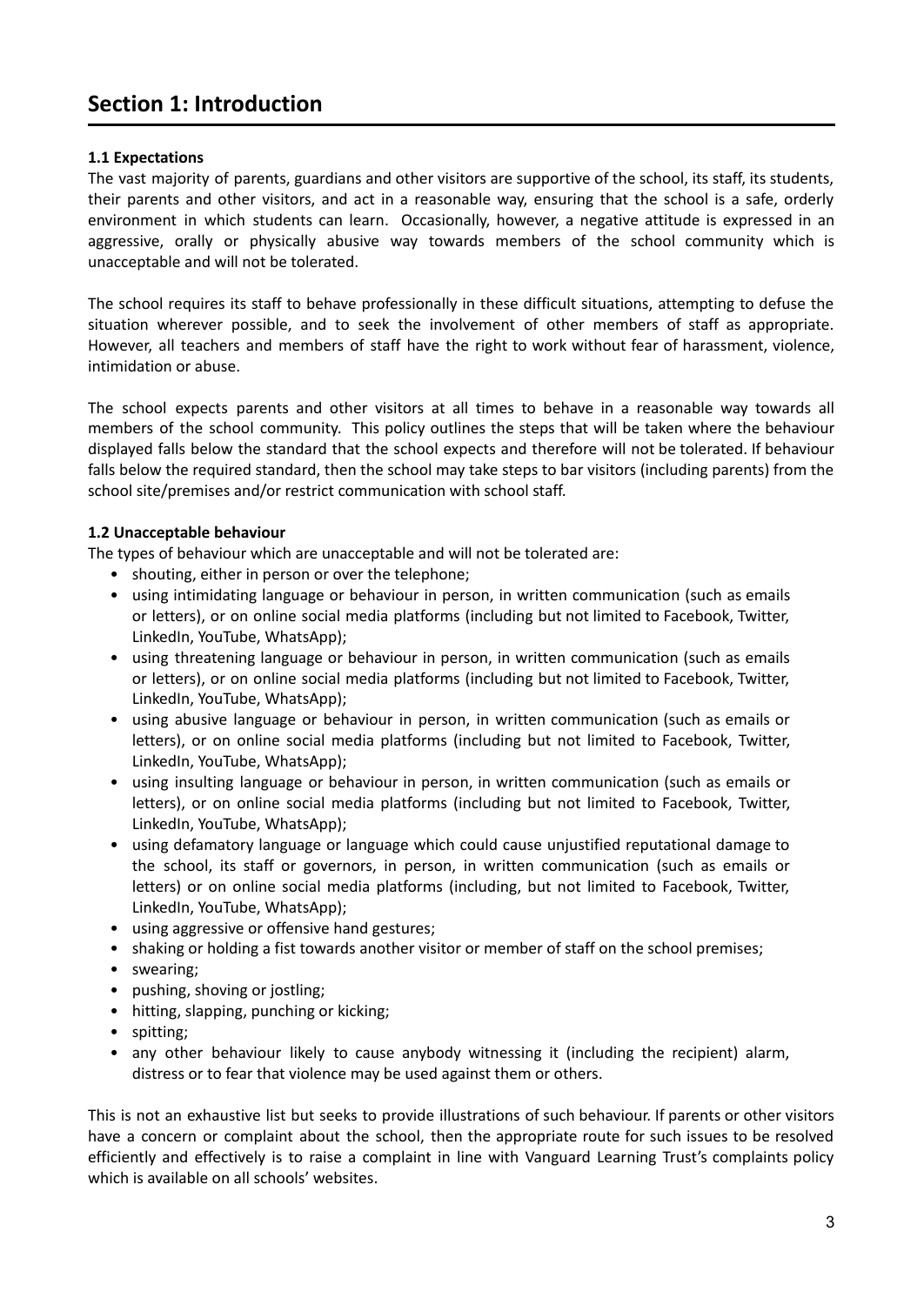### <span id="page-3-0"></span>**Section 2: Permission to enter and be on the school's premises**

### **2.1 Permission**

Parents have an 'implied permission' to enter and be on the school's premises for reasons relating to their child's/children's education. This means that parents are welcome to come to the school to drop off and collect their children, to speak to teachers and other members of staff about their children, or to attend meetings, parents' evenings and social events. Parents do not have a legal right to enter or be on the school's premises without a good reason.

Other visitors also have an 'implied permission' to enter and be on the school's premises if they have a reason, for example a courier or delivery person, or a member of the public attending the school's office to make enquiries about something. Members of the public without a good reason for entering or being on the school premises are trespassing.

### **2.2 Definition of a parent**

In education law, the term 'parent' includes the natural or adoptive parents of a student, as well as a non-parent with care of a student and a non-parent with parental responsibility of a student. For the purposes of this policy only, the term 'parent' will also include a non-parent who does not have care of or parental responsibility for a student, but who is involved in looking after a student on a regular basis (for example, a childminder, non-resident partner of a parent or relative who takes the student to or from school, is involved with the care of the student in some other way, or a person whose emergency contact number we have been provided with).

### **2.3 Trespassing**

Trespassing is a civil offence. The school can take action to stop trespassing, including refusing entry or calling the police to remove a trespasser from the school's premises. If a parent or visitor is a persistent trespasser, then the school will first write to the trespasser to advise them of a potential offence. The school can also take civil action through the court to stop persistent trespassing.

### <span id="page-3-1"></span>**Section 3: Withdrawal of permission to enter and be on the school's premises**

### **3.1 Right to withdraw permission**

The school has the right to withdraw the 'implied permission' for a parent or visitor to enter or be on the school's premises if their behaviour does not meet the standards set out in this policy. The withdrawal of the 'implied permission' will be effective as soon as the parent or other visitor has been told that they must leave and are prohibited from returning, and will be confirmed in writing by recorded delivery if the home address is known. The full procedure that the school will follow is outlined in further detail below.

#### **3.2 Contacting the police**

Once the 'implied permission' has been withdrawn, the school will ask the police to remove the parent or visitor if they appear on the school's premises. If the parent or visitor causes a nuisance or disturbance while they are on the school's premises, they may also be prosecuted in the criminal courts under Section 547 of the Education Act 1996, be liable to pay a fine of up to £500.00 and have a criminal conviction recorded against them.

#### **3.3 Alternative arrangements**

Where a parent has had their 'implied permission' to enter and be on the school's premises withdrawn, the school and the parent should make alternative arrangements for their child or children to be dropped off and collected from the school, and in relation to parents' evenings and other meetings.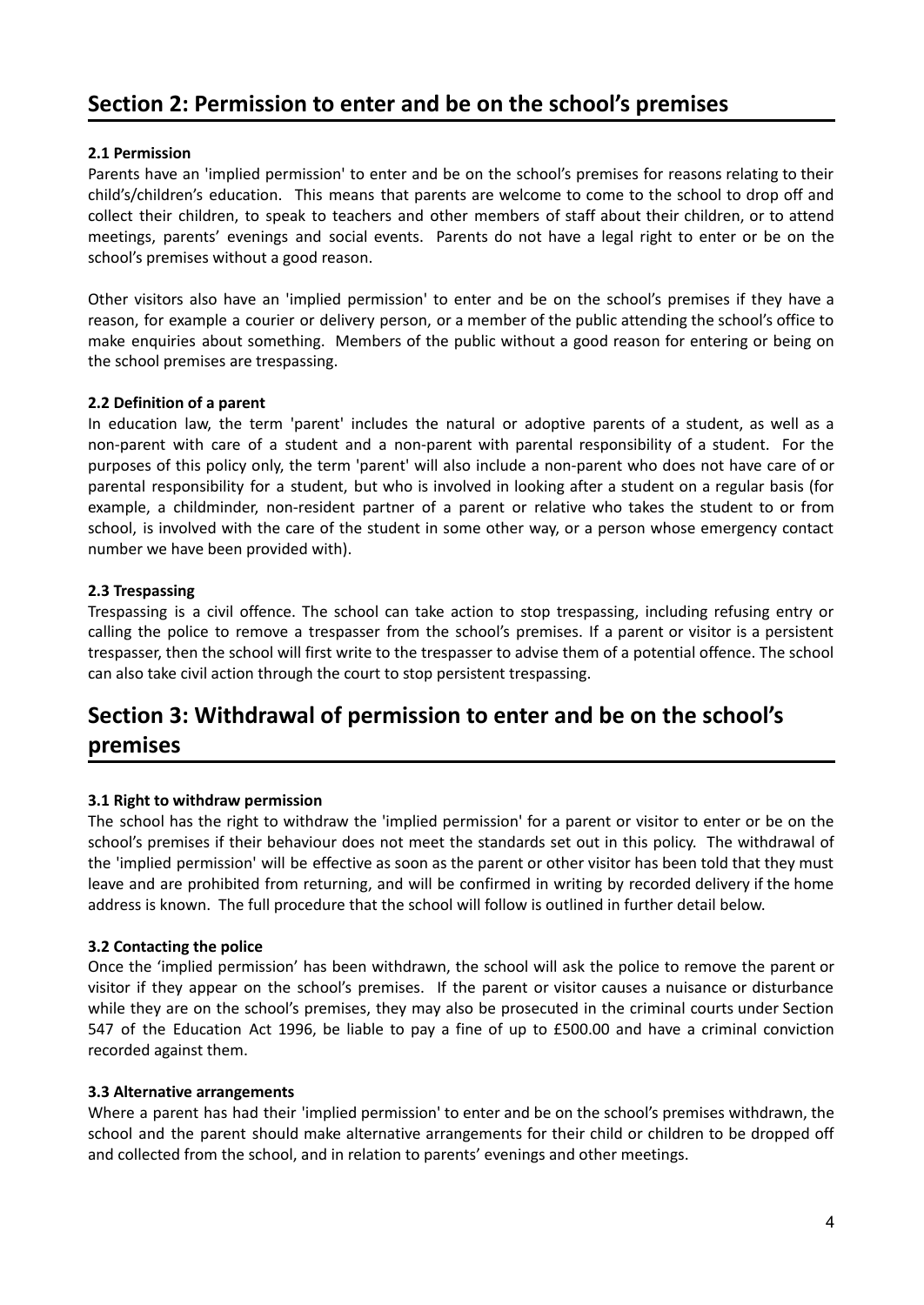### <span id="page-4-0"></span>**4.1 Criminal offences**

In addition to the criminal offence under Section 547 of the Education Act 1996, outlined in Section 3.2, unacceptable behaviour by a parent or visitor can also amount to several other forms of criminal offence. Some of these criminal offences relating primarily to unacceptable physical behaviour are listed below:

### **4.1.1 Common Assault**

This is committed when a member of the school community has been assaulted and no injury or very minor injuries have been caused. The offence is more serious if it is racially aggravated by the words or behaviour used just before or during the assault.

### **4.1.2 Assault occasioning Actual Bodily Harm**

This is committed when a member of the school community has been assaulted and slightly more serious injuries have been caused by falling short of fractures or deep wounds. The offence is more serious if it is racially aggravated by the words or behaviour used just before or during the assault.

### **4.1.3 Grievous Bodily Harm**

This is committed when a member of the school community has been assaulted and serious injuries have been caused such as fractures or deep wounds. The offence is more serious if it is racially aggravated by the words or behaviour used just before or during the assault, and there are two forms of the offence; intention to cause the injury (the more serious of the two) and being reckless as to causing the injury.

### **4.1.4 Public Order Offences**

This group of offences are committed when a parent or visitor has used threatening, abusive or insulting words or behaviour likely to cause harassment, alarm or distress; or likely to cause fear of violence; or with intent to cause fear of violence; or using or threatening unlawful violence likely to make those witnessing the incident fear for their safety.

### **4.1.5 Criminal Damage**

This is committed when a parent or visitor has destroyed or damaged property belonging to the school or a member of the school community, intending to do so or being reckless as to doing so. The offence is more serious where the damage was caused by fire, or there was an intention or recklessness as to endangering life.

#### **4.1.6 Possession of an Offensive Weapon or Bladed Article on School Premises**

This is committed when a parent or visitor enters the school's premises with a knife or an offensive weapon. It does not matter if the parent or visitor intended to use the knife or weapon.

### **4.2 Criminal offences relating to social media**

There are also criminal offences relating specifically to unacceptable behaviour on social media. Some of these offences include:

### **4.2.1 Harassment**

This is committed when a member of school staff is subjected to a course of conduct by a parent or visitor that causes them distress or alarm. This could include online acts of trolling or cyber-bullying that could result in criminal offences, which could result in 6 months imprisonment or an unlimited fine. If the harassment also puts a member of school staff in fear of violence, then there are more serious consequences such as a potential for 5 years in prison.

#### **4.2.2 Communications Act 2003 Offence**

This is committed when a parent or visitor uses a public electronic communications equipment to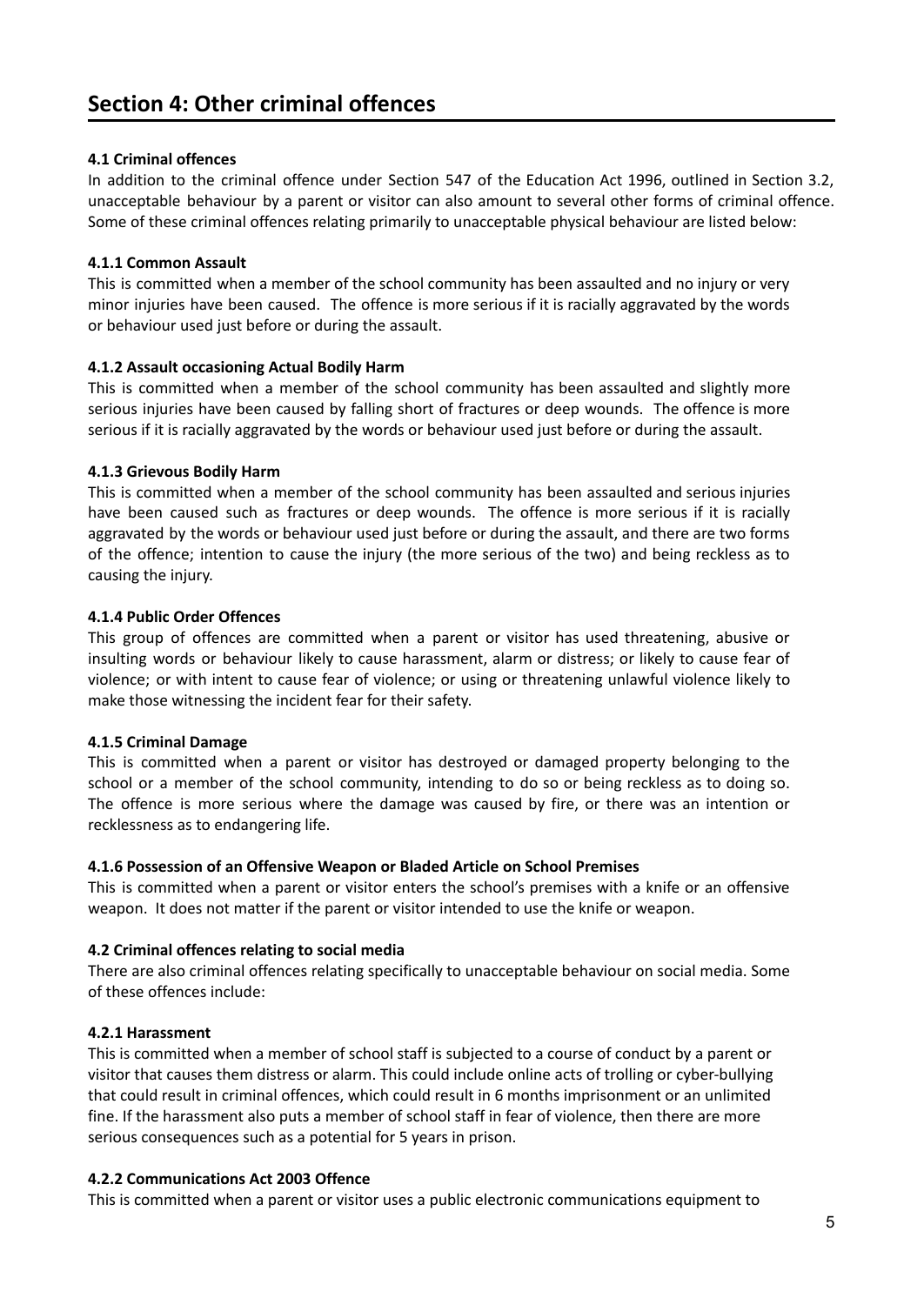send a message that is false, grossly offensive, or of an indecent, obscene or menacing character. If found guilty of an offence, there is a punishment of either an imprisonment term not exceeding 6 months, an unlimited fine, or both.

### **4.2.3 Malicious Communications Act 1988 Offence**

This is committed when a parent or visitor sends communications (including messages sent online through social media websites or letters) that convey a threat, a grossly offensive or indecent message, or false information, and the intention of the sender is to cause distress or anxiety to the reader or recipient. Under the relevant legislation relating to this offence, there is no requirement for the communication in question to reach the intended recipient; it is the act of publishing or sending the communication and the intention to cause distress that counts. The offence is punishable by imprisonment or a fine.

### **4.3 Reporting to the police**

Where the school believes that a parent or visitor's conduct would amount to a criminal offence, the school will report the incident to the police for immediate investigation and prosecution. The school will co-operate fully with the police, including encouraging teachers and other members of staff to provide witness statements and to attend court to give evidence at a trial.

### <span id="page-5-0"></span>**Section 5: The procedure for withdrawing implied permission to be on the school's premises**

The initial decision to withdraw 'implied permission' will be made by the Headteacher or, in the Headteacher's absence from school, the Deputy Headteacher. The decision will be reviewed on a regular basis by the Chair of Governors, who can delegate this task to another Governor in appropriate cases.

#### **5.1 Stage 1 - warning letter from a senior leader before implied permission withdrawn**

Where a parent or visitor has behaved in a way which is unacceptable to the school for the first time, they are likely to receive a letter warning them that, if the behaviour is repeated, their 'implied permission' to enter and be on the school's premises will be withdrawn. A member of the school's senior leadership team will send a letter (Appendix, Letter 1) to the parent or visitor confirming the warning and the consequences of failing to heed it. However, where the unacceptable behaviour is serious and/or amounts to a criminal offence, it is likely that the parent or visitor's 'implied permission' will be withdrawn immediately without warning under Stage 2.

#### **5.2 Stage 2 – letter from headteacher withdrawing implied permission**

Where a parent or visitor has already received a warning letter under Stage 1 and has behaved in an unacceptable way again, or where a parent or visitor has engaged in serious misconduct as outlined in this policy, their 'implied permission' to enter and be on the school's premises will be withdrawn. If possible, they will be orally informed that they are prohibited from entering or being on the school's premises immediately after the incident or as soon as practicable thereafter. In any event, the Headteacher will send a letter (Appendix, Letter 2) to the parent or visitor confirming the withdrawal of their 'implied permission' and the consequences of failing to comply.

The prohibition will initially last for **ten school days** from the date of the letter. The parent or visitor will be invited to provide written comments within **five school days** of the date of the letter. By the **tenth school day** from the date of the letter, the Chair of Governors will review the Headteacher's decision in accordance with Stage 3 (whether or not any written comments have been received) having been provided with all documentation relating to the incident (and any previous incidents), the Headteacher's record of the decision and the reasons for it.

#### **5.3 Stage 3 – review of headteacher's decision by chair of governors**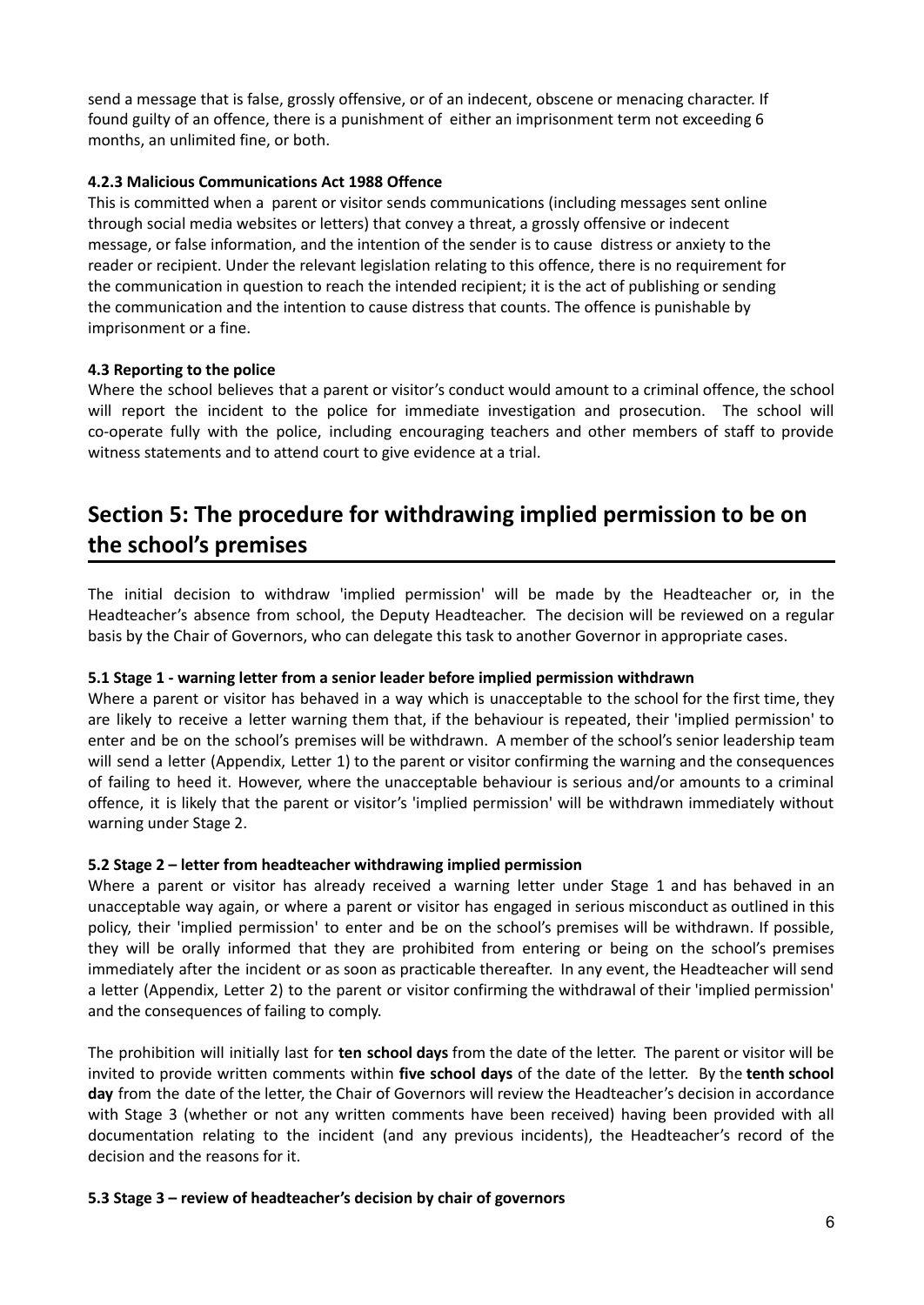The Chair of Governors will, within **ten school days** of the date of the letter notifying the parent or visitor of the Headteacher's decision to withdraw their 'implied permission' to enter and be on the school's premises, review the decision made, having considered all documentation relating to the incident (and any previous incidents), the Headteacher's record of the decision, the reasons for it, confirmation as to whether the parent or visitor has complied with the instruction, and any written comments received from the parent or visitor.

The Chair of Governors must consider whether the Headteacher's decision, made in the immediate aftermath of the incident, was unjustified; whether, although the Headteacher's decision was justified at the time, the withdrawal of 'implied permission' for a period of ten school days is sufficient to serve as a warning and to allow the parent of visitor time to reflect upon their past and future behaviour; or whether the Headteacher's decision was entirely justified and should be confirmed for further review at a later date.

The Chair of Governors will, by the **tenth school day** of the date of the letter ('**the Review Date**'), write to the parent or visitor confirming whether the decision of the Headteacher has been confirmed (Appendix, Letter 3A) or revoked (Appendix, Letter 3B), stating their reasons.

Where the decision has been confirmed, the letter will confirm the date of the next review, which will be for a period of between fifteen and thirty school days, or until the last day of the term or half term period, at the Chair of Governor's discretion, subject to **a maximum period of thirty school days**.

When the decision has been confirmed, the parent or visitor will be invited to provide further written comments **at least five school days** before the date of the next review. These comments should be restricted to the parent or visitor's conduct since the decision was last confirmed or any new consequences of the decision, and should not repeat comments provided previously which the Chair of Governors will already be in possession of.

#### **5.4 Stage 4 – further reviews of the decision**

Where the Headteacher's decision was confirmed by the Chair of Governors under Stage 3, or the decision has previously been confirmed under Stage 3, the Chair of Governors will carry out a further review of the decision by the **Review Date,** having considered all documentation relating to the incident (and any previous incidents), the Headteacher's record of the original decision, the reasons for it, confirmation as to whether the parent or visitor has complied with the instruction since the last review, any written comments provided by the parent or visitor previously, the record of the Chair of Governors' previous review, and any further written comments received from the parent or visitor following the last review.

The Chair of Governors must consider whether, in view of the length of time that the parent or visitor has been prohibited from entering or being on the school's premises, and in light of the parent or visitor's conduct since their 'implied permission' was withdrawn, and in consideration of any genuine assurances given in their written comments as their future conduct, it is now appropriate to revoke the decision to withdraw their 'implied permission' to enter and be on the school's premises.

The Chair of Governors will, by the **Review Date**, write to the parent or visitor confirming whether the decision has been further confirmed (Appendix, Letter 4A) or revoked (Appendix, Letter 4B), stating their reasons.

Where the decision has been further confirmed, the letter will confirm the date of the next review, which will be for a period of between fifteen and thirty school days, or until the last day of the term or half term period, at the Chair of Governor's discretion, subject to **a maximum period of thirty school days**.

Where the decision has been further confirmed, the parent or visitor will be invited to provide further written comments **at least five school days** before the date of the next review. These comments should be restricted to the parent or visitor's conduct since the decision was last confirmed or any new consequences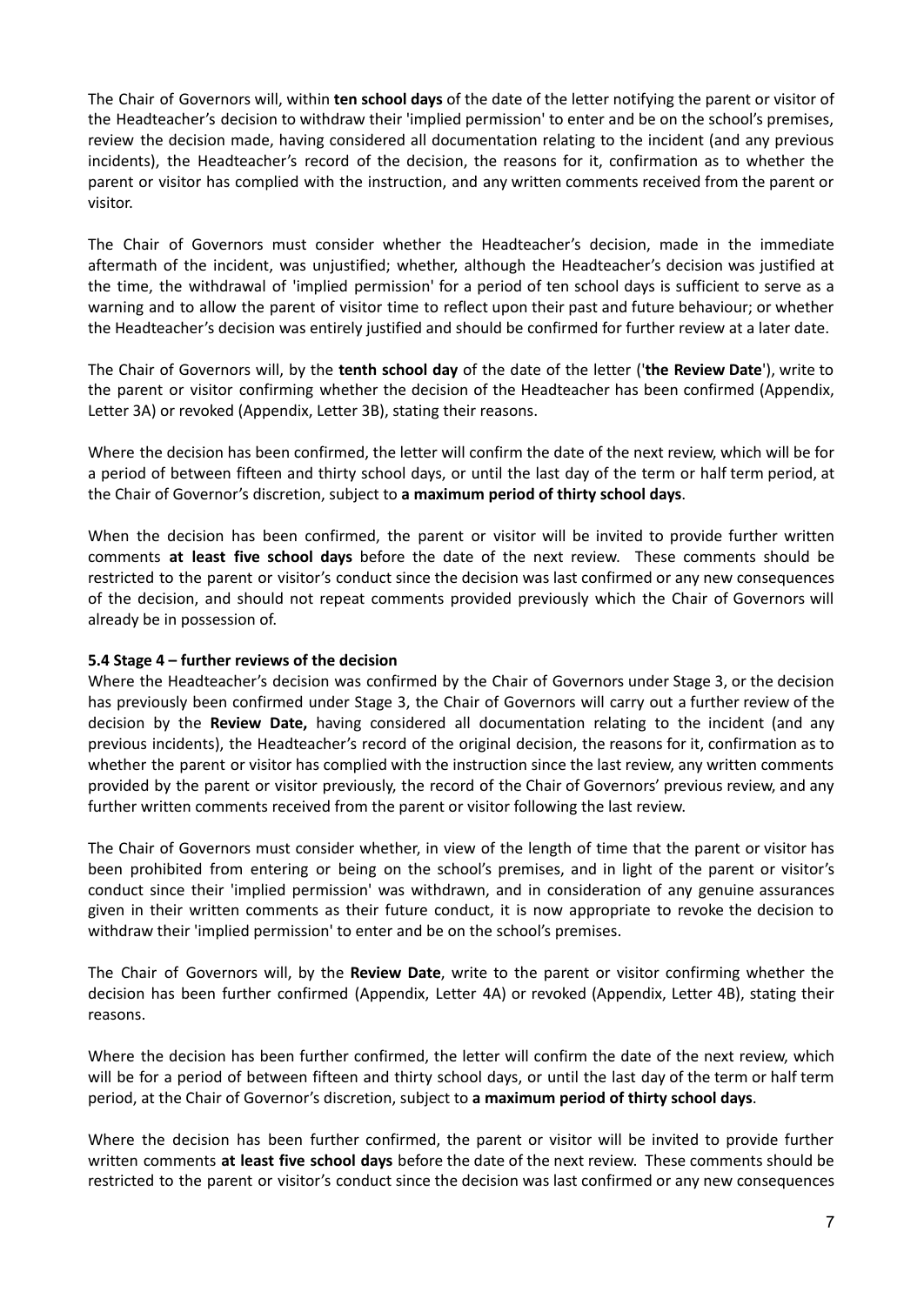of the decision, and should not repeat comments provided previously which the Chair of Governors will already be in possession of. The procedure under Stage 4 will be followed in relation to all further reviews.

### **5.5 Extension of time periods**

The time periods stated in the stage process can be extended for extenuating circumstances in particular violent conduct and/or when the school has decided to enact criminal proceedings.

### <span id="page-7-1"></span><span id="page-7-0"></span>**Section 6: Prohibiting third parties from entering and being on the school's premises**

The procedure outlined above relates to parents and visitors who had a valid reason for entering and being on the school's premises. Sometimes, members of the public enter the school's premises when they have no good reason for doing so (for example, they do not have children registered as students at the school, and they are not delivering items or making valid enquiries at the school's office).

Such people do **not** have 'implied permission' to enter and be on the school's premises, and are therefore trespassing. This means that, if they are causing a nuisance or disturbance on the school's premises, they can be prosecuted under Section 547 of the Education Act 1996. In those circumstances, the school will inform the third party that they are trespassing and ask them to leave the school's premises and, in appropriate cases, call the police and support any prosecution for criminal offences which follows.

Although third parties do not have 'implied permission' to enter and be on the school's premises, for the avoidance of doubt, where the address of the third party is known, the Headteacher will write to the third party (Appendix, Letter 5X) warning them of the consequences of reappearing on the school's premises.

### <span id="page-7-2"></span>**Section 7: Publication and review**

This policy will be published on all schools' websites and reviewed every three years by Vanguard Learning Trust's Board of Trustees. The is a Trust policy which operates on a school level.

### **Approval / Revision History (Part B)**

| Approval/<br>Revision<br>date | <b>By</b>         | <b>Summary of Changes Made</b> |
|-------------------------------|-------------------|--------------------------------|
| October<br>2021               | Board of trustees | New policy                     |
|                               |                   |                                |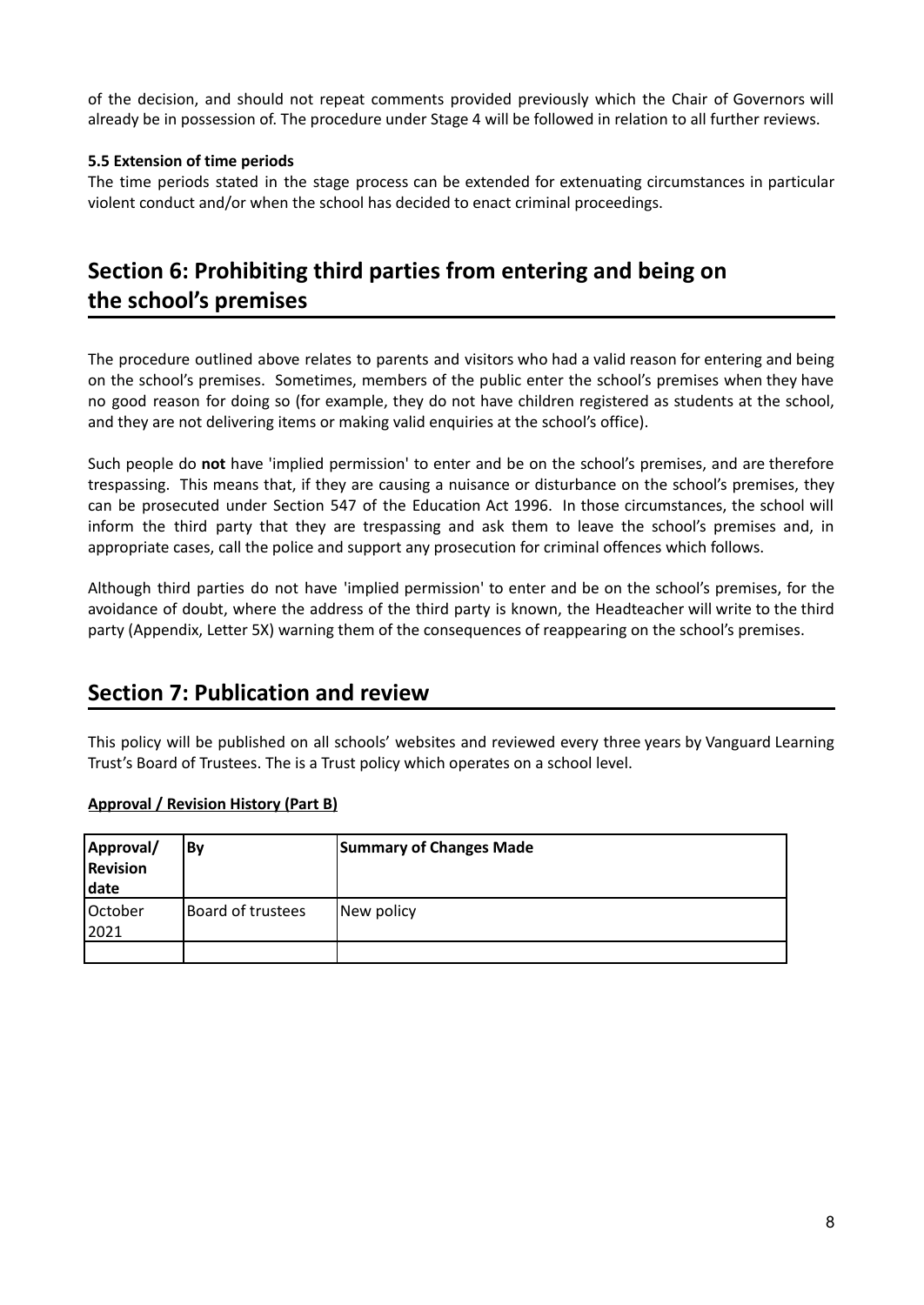### <span id="page-8-0"></span>**Appendices**

Appendix 1: Letter 1 - template letter to parent warning before imposing ban

Appendix 2: Template letter to parent imposing interim ban on entering school premises

Appendix 3a: Template letter to parent confirming ban on entering school premises (after interim ban)

Appendix 3b: Template letter to parent lifting ban on entering school premises (after interim ban) Appendix 4a: Template letter to parent confirming ban on entering school premises (following further review)

Appendix 4b: Template letter to parent lifting ban on entering school premises (following review) Appendix 5: Template letter to member of public imposing ban on entering school premises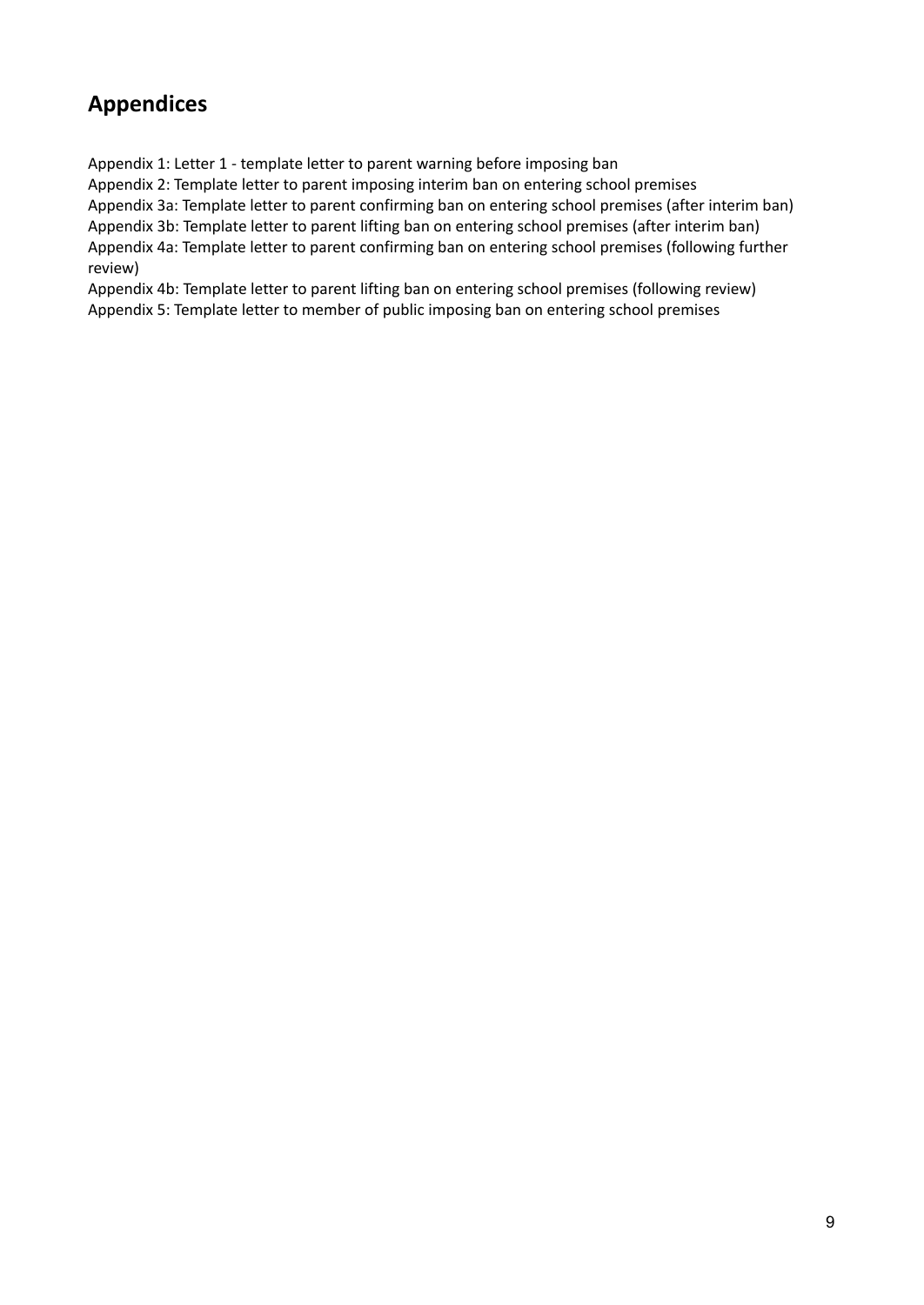### <span id="page-9-0"></span>**Appendix 1: Template letter to parent warning before imposing ban**

**[On School Headed Notepaper]**

### **BY RECORDED DELIVERY**

[INSERT NAME] [INSERT ADDRESS] [INSERT POSTCODE]

[INSERT DATE]

Dear [Mr][Mrs] [Ms] [Miss] [INSERT SURNAME]

### **Re: Warning letter about your unacceptable conduct**

I have received a report about your unacceptable conduct on [INSERT DATE] at approximately [INSERT TIME] when I have been informed that you [INSERT SUMMARY OF INCIDENT, INCLUDING EFFECT UPON STAFF, PUPILS OR OTHER PARENTS].

I must inform you that [INSERT NAME OF SCHOOL] will not tolerate conduct of this nature on its premises and will act to defend its teachers, members of staff, students and their parents, and other members of the school community.

I am therefore putting you on notice that, if I receive a further report of unacceptable conduct from you, I will have no option but to instigate the school's formal procedure to withdraw your permission to enter or be on the premises of [INSERT NAME OF SCHOOL].

A copy of the school's Policy for Dealing with Unacceptable Behaviour on School Premises is attached for your consideration.

I should warn you that, if your permission to enter or be on school premises is withdrawn, you can be removed from the premises by a police officer and you may be prosecuted under Section 547 of the Education Act 1996. If convicted under that section, you will be liable to a fine of up to £500.00 and have a criminal conviction recorded against you.

[If you have any concerns about the school which have led to your unacceptable conduct, you should raise these with the school in accordance with the Vanguard Learning Trust's Complaints Policy, a copy of which is attached for your consideration.]<sup>1</sup>

I trust that we will now be able to put this matter firmly behind us.

Yours [faithfully][sincerely]

[**INSERT NAME**] **Headteacher** enc

<sup>&</sup>lt;sup>1</sup> This paragraph should be included where it is clear from the circumstances surrounding the incident that the parent or visitor has concerns which should be dealt with as a complaint under the Vanguard Learning Trust's Complaints Policy.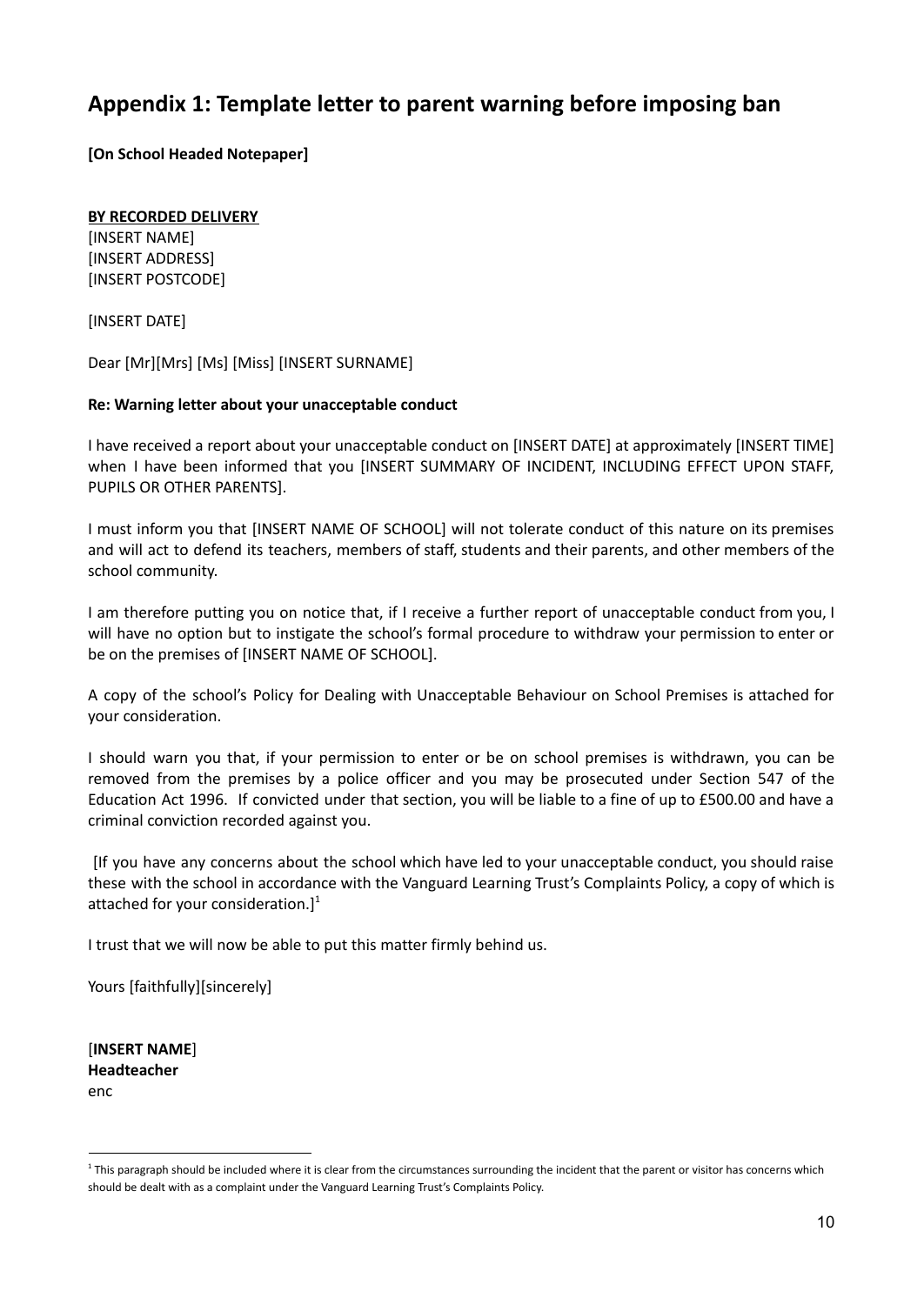### <span id="page-10-0"></span>**Appendix 2: Template letter to parent imposing interim ban on entering school premises**

**[On School Headed Notepaper]**

#### **BY RECORDED DELIVERY**

[INSERT NAME] [INSERT ADDRESS] [INSERT POSTCODE]

[INSERT DATE]

Dear [Mr][Mrs] [Ms] [Miss] [INSERT SURNAME]

### **Re: Interim ban about your unacceptable conduct**

[Further to my letter dated [INSERT DATE], ]I have received a [further]<sup>2</sup> report about your unacceptable conduct on [INSERT DATE] at approximately [INSERT TIME] when it is alleged that you [INSERT SUMMARY OF INCIDENT, INCLUDING EFFECT UPON STAFF, PUPILS OR OTHER PARENTS].

I must inform you that [INSERT NAME OF SCHOOL] will not tolerate conduct of this nature [on its premises] and will act to defend its teachers, members of staff, students and their parents, and other members of the school community. I am therefore instructing you that (for a temporary period of ten days) you are not to enter or be on the school's premises.

If you do not comply with this instruction, I shall arrange for a police officer to remove you from the premises and you may be prosecuted under Section 547 of the Education Act 1996. If convicted under this section, you are liable to a fine of up to £500.00 and a criminal conviction will be recorded against you.

The withdrawal of permission for you to enter or be on the school premises takes effect immediately. However, the Chair of Governors will need to decide whether my decision should be confirmed. Before the review of my decision takes place, you have the opportunity to provide in writing any comments or observations of your own in relation to the report of your conduct. These comments may include any expressions of regret on your part and any assurances you are prepared to give about your future good conduct.

To enable the Chair of Governors to review my decision by the required stage, you are asked to send any written comments you wish to make within five school days from the date of this letter, i.e. by [INSERT DATE]. The Chair of Governors will review my decision within ten school days of the date of this letter, whether or not any written comments are received from you.

If, after considering your written comments, the Chair of Governors takes the view that my decision should be confirmed, you will be provided with written details of when a further review of the decision will take place.

[A copy of the school's Policy for Dealing with Unacceptable Behaviour on School premises is attached for your consideration.] 3

 $2$  The should be included where the parent or visitor received Letter 1 (warning letter) following an earlier incident.

<sup>&</sup>lt;sup>3</sup> This paragraph should be removed where the parent or visitor received Letter 1 (warning letter) following an earlier incident.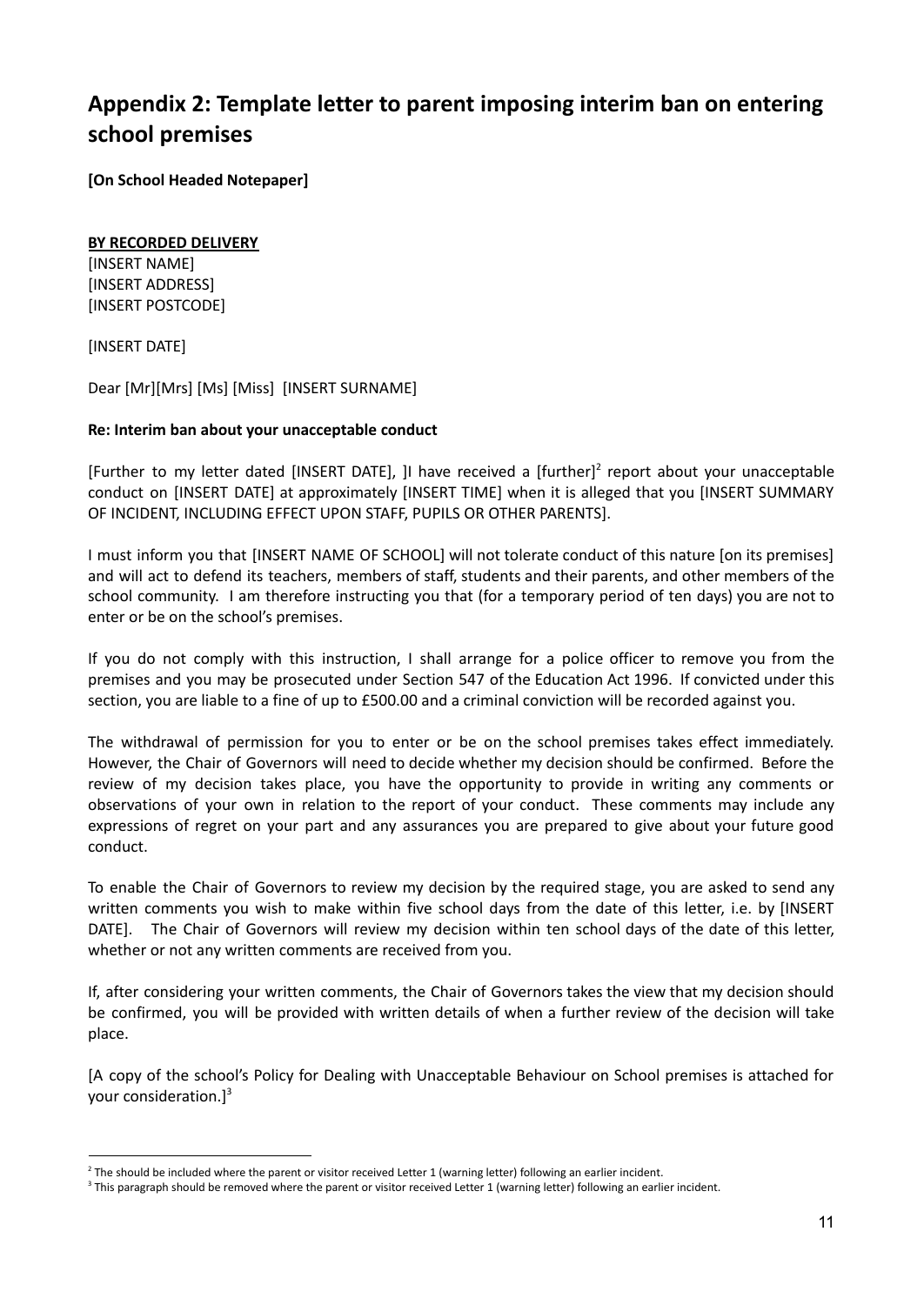### **[In the case of infant school children insert**:

Until the review has taken place, arrangements have been made for your [son][daughter][children] to be collected and returned to you at the school gate by a member of the school's staff.]

#### **[In the case of a primary/secondary school children insert:**

Until the review has taken place, you may bring your [son][daughter][children] to school and collect [him][her][them] at the end of the school day, but you must not go beyond the school gate or cross the boundary of the school premises.]

[If you have any concerns about the school which have led to your unacceptable conduct, you should raise these with the school in accordance with the Vanguard Learning Trust's Complaints Policy, a copy of which is attached for your consideration.] 4

Yours [faithfully][sincerely]

**[INSERT NAME] HEADTEACHER**

<sup>4</sup> This paragraph should be removed where the parent or visitor received Letter 1 (warning letter) with a copy of the Vanguard Learning Trust's Complaints Policy.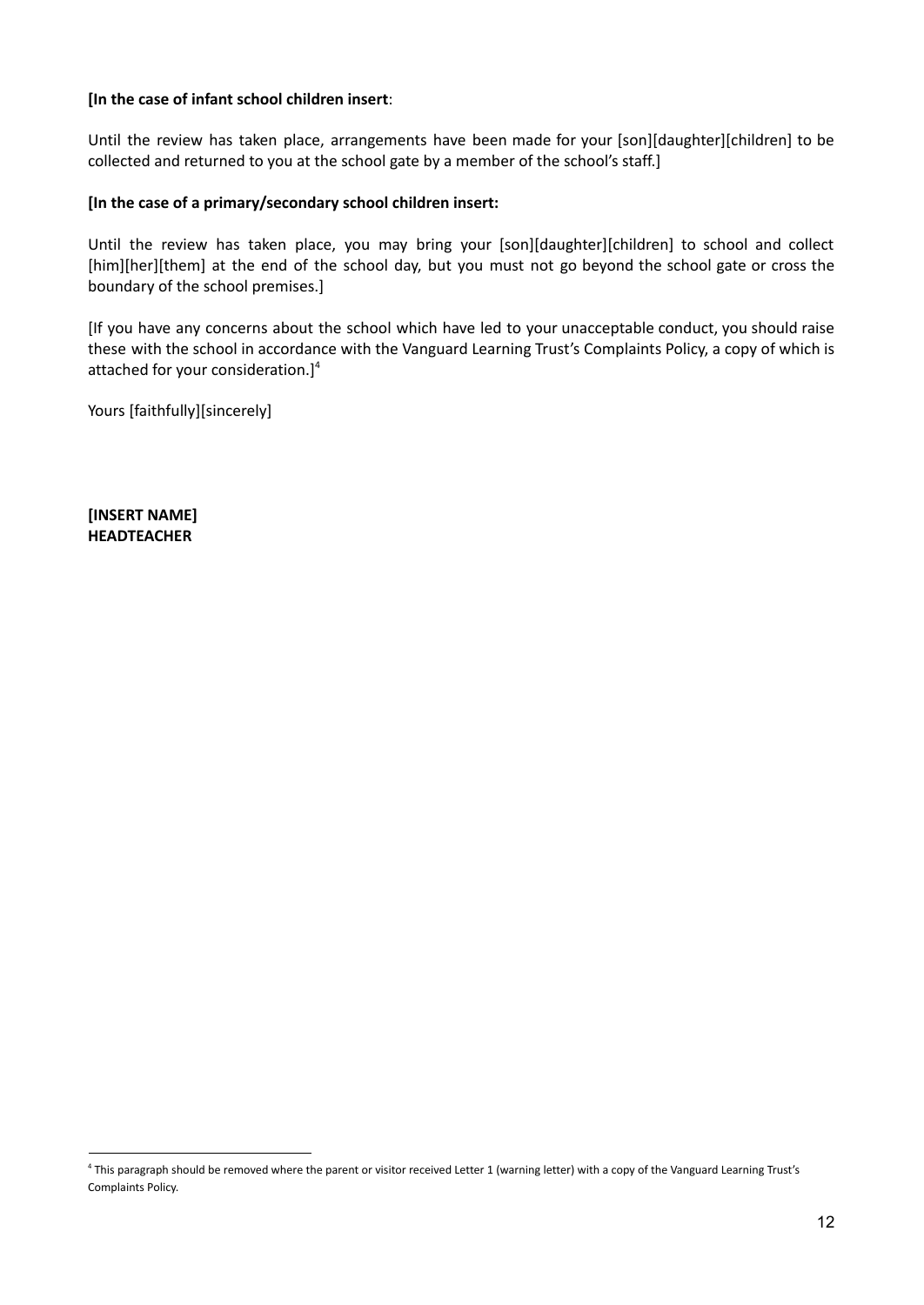### <span id="page-12-0"></span>**Appendix 3a: Template letter to parent confirming ban on entering school premises (after interim ban)**

**[On School's Headed Notepaper]**

### **BY RECORDED DELIVERY**

[INSERT NAME] [INSERT ADDRESS] [INSERT POSTCODE]

[INSERT DATE]

Dear [Mr][Mrs] [Ms] [Miss] [INSERT SURNAME]

### **Re: Confirmation of ban following interim one**

On [INSERT DATE], the Headteacher wrote to you informing you that [he][she] had withdrawn permission for you to enter and be on the premises of [INSERT NAME OF SCHOOL] following a report of your unacceptable conduct on [INSERT DATE]. [This followed an earlier incidence of unacceptable conduct on [INSERT DATE], following which the Headteacher wrote to you warning you that the school's formal procedure for withdrawing your permission to enter or be on the school's premises would be instigated if your unacceptable behaviour was repeated.]<sup>5</sup>

To enable me to determine whether to confirm the decision for a longer period, you were given the opportunity of providing your written comments in relation to the incident by [INSERT DATE].

#### **[Insert Either:**

As at the date of this letter, I have not received any written comments from you, and I have therefore reviewed the Headteacher's decision on consideration of the documentation I have been provided with by the school only.]

### **[Or**:

I received your written comments on [INSERT DATE], the contents of which I have carefully considered, together with documentation I have been provided with by the school.]

I have determined that the decision to withdraw permission for you to come onto the school's premises should be confirmed.

I am therefore instructing that you are not to enter or be on the school's premises without the prior knowledge and permission of the Headteacher which will only be given for a good reason (for example, a parents' evening or a pre-arranged meeting).

If you do not comply with this instruction, the school will arrange for a police officer to remove you from the premises, and you may be prosecuted under Section 547 of the Education Act 1996. If convicted, you are liable to a fine of up to £500.00 and a criminal conviction will be recorded against you.

 $5$  This text should be included where the parent or visitor received Letter 1 (warning letter) following an earlier incident.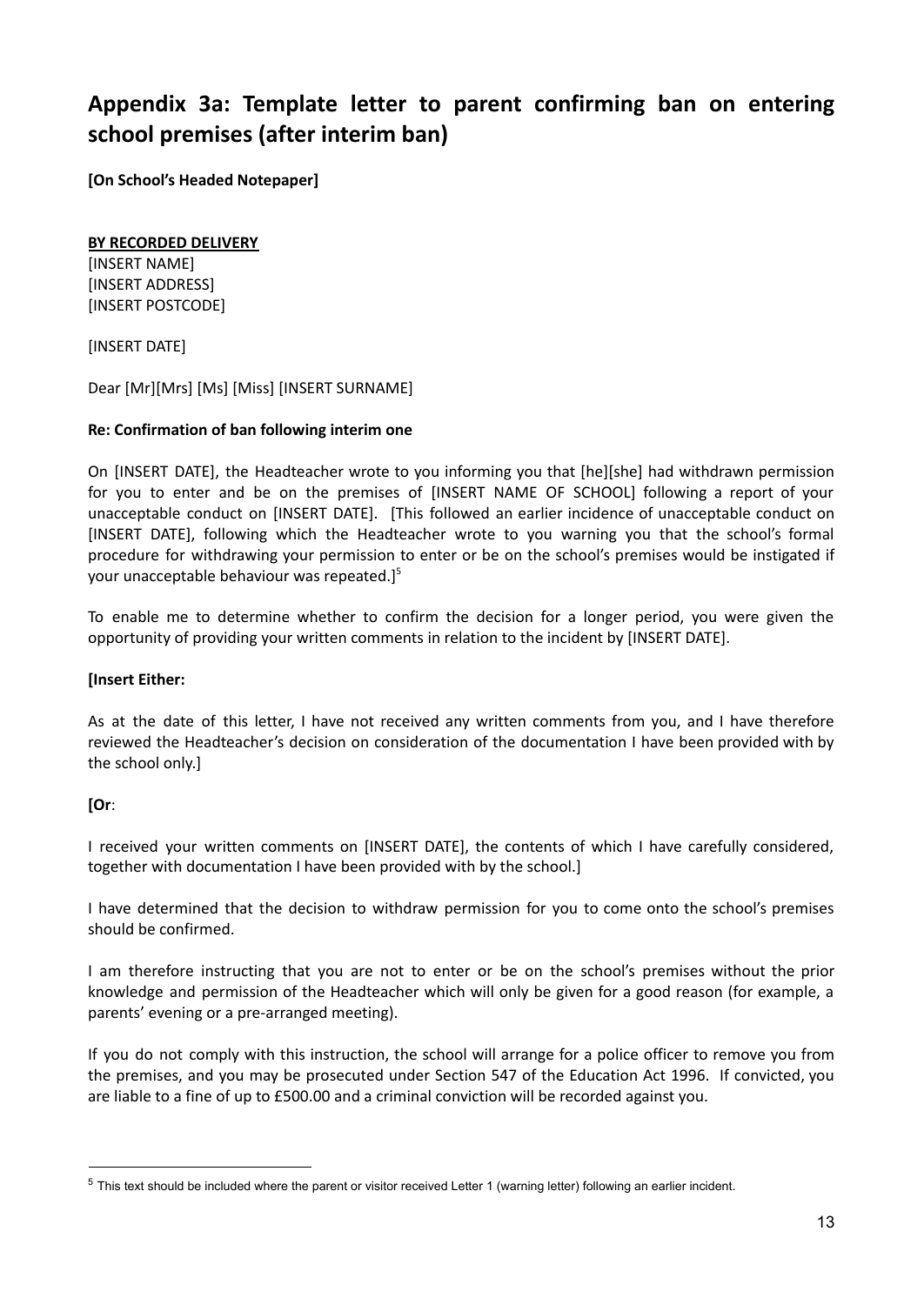Notwithstanding this decision, the Headteacher, other members of staff and the Governing Body remain committed to the education of your [son][daughter][children], who must continue to attend school as normal under the arrangements set out in the letter dated [INSERT DATE].

I will take steps to review the continuance of this decision again on [INSERT DATE]. In deciding whether it is necessary to extend the withdrawal of permission to enter or be on the school's premises, I will take into account the extent of your compliance with my instruction, any appropriate and sincere expressions of regret and any assurances of future good conduct received from yourself, together with evidence of your co-operation with the school in other respects.

If you wish to provide additional written comments for me to consider when I carry out my further review, please send them to the school to arrive at least five working days before the date of my further review, i.e. by [INSERT DATE]. Any such additional comments should be restricted to your conduct since the decision was last confirmed or any new consequences of the decision, and should not repeat comments provided previously of which I am already in possession.

Yours [faithfully][sincerely]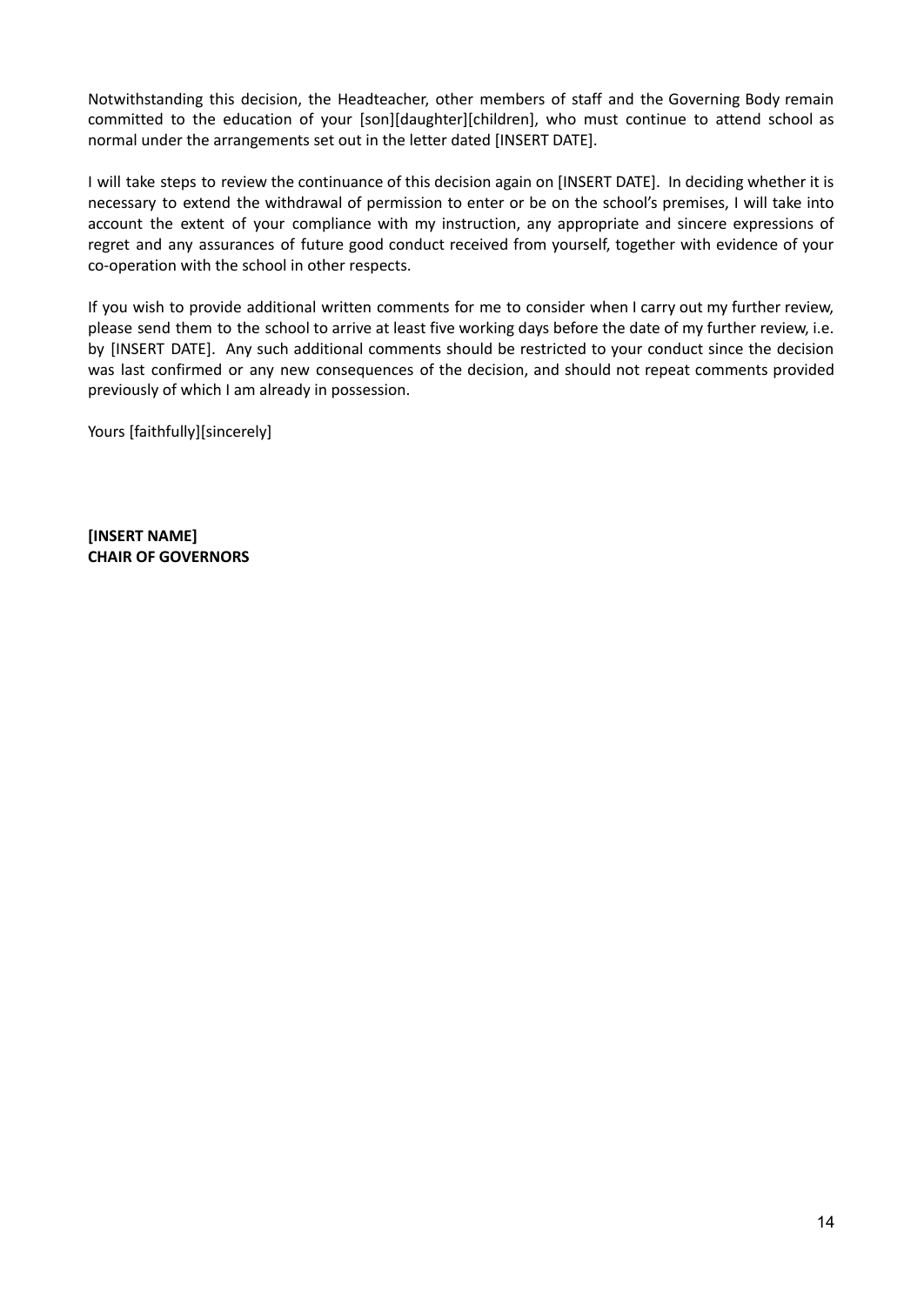### <span id="page-14-0"></span>**Appendix 3b: Template letter to parent lifting ban on entering school premises (after interim ban)**

**[On School's Headed Notepaper]**

### **BY RECORDED DELIVERY**

[INSERT NAME] [INSERT ADDRESS] [INSERT POSTCODE]

[INSERT DATE]

Dear [Mr][Mrs][Ms] [Miss] [INSERT SURNAME]

### **Re: Lifting ban following interim one**

On [INSERT DATE], the Headteacher wrote to you informing you that [he][she] had withdrawn permission for you to enter and be on the premises of [INSERT NAME OF SCHOOL] following a report of your unacceptable conduct on [INSERT DATE]. [This followed an earlier incidence of unacceptable conduct on [INSERT DATE], following which the Headteacher wrote to you warning you that the school's formal procedure for withdrawing your permission to enter or be on the school's premises would be instigated if your unacceptable behaviour was repeated.]<sup>6</sup>

To enable me to determine whether to confirm this decision for a longer period, you were given the opportunity to provide your written comments in relation to this incident by [INSERT DATE].

### **[Insert Either:**

As at the date of this letter, I have not received any written comments from you, and I have therefore reviewed the Headteacher's decision on consideration of the documentation I have been provided with by the school only.]

### **[Or**:

I received your written comments on [INSERT DATE], the contents of which I have carefully considered, together with documentation I have been provided with by the school.]

I have decided that it is not necessary to confirm this decision on this occasion, and I am therefore restoring to you permission to enter and be on the school's premises, with immediate effect.

I do, however, remain concerned in relation to your conduct on [INSERT DATE], and I must warn you that, if there is any repetition of your behaviour, the Headteacher will not hesitate to withdraw permission for you to come on to the school's premises again.

I hope that we can now draw a line under this matter and look forward to an improved relationship between yourself and the school in the future.

Yours [faithfully][sincerely]

 $6$  This text should be included where the parent or visitor received Letter 1 (warning letter) following an earlier incident.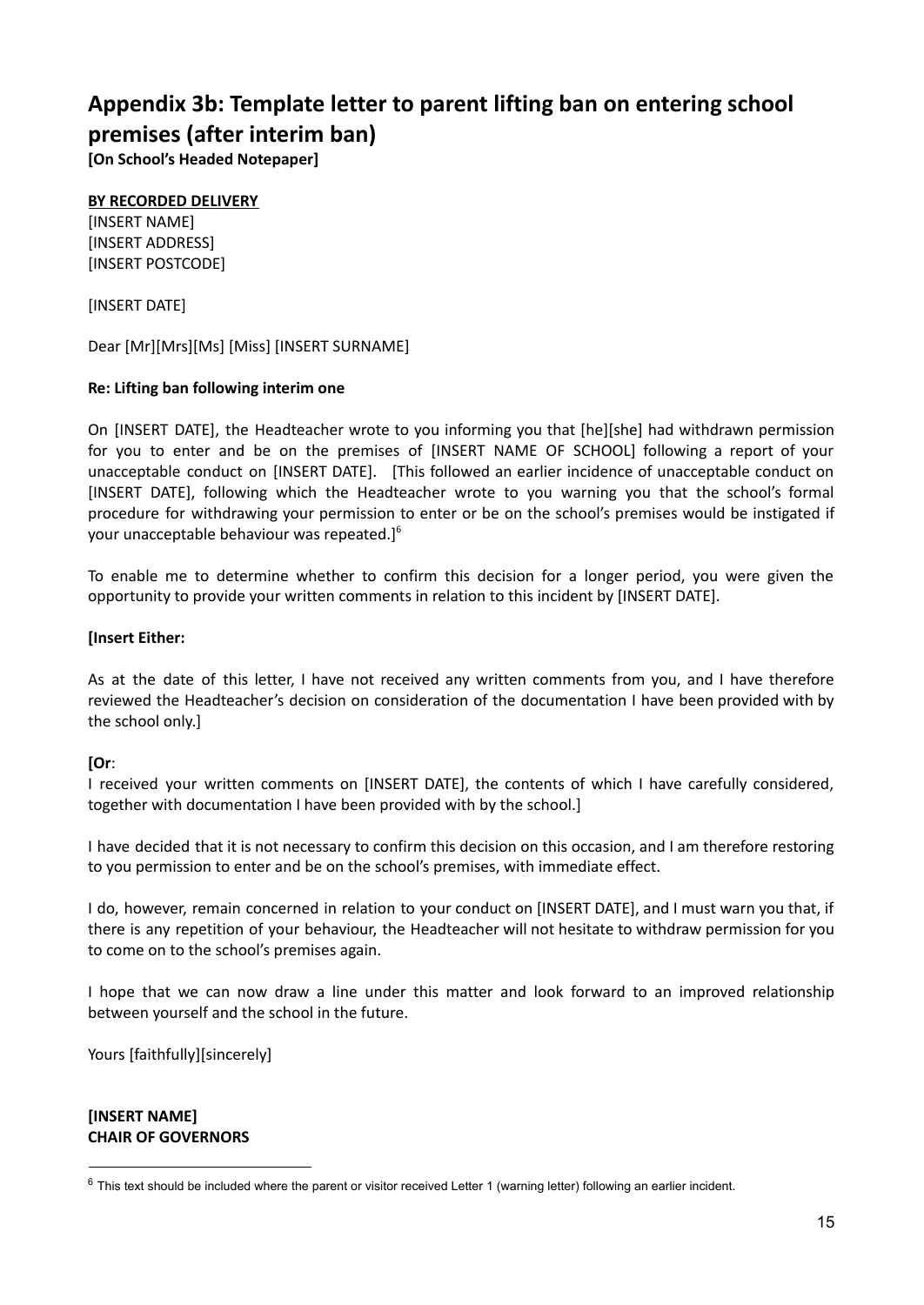# <span id="page-15-0"></span>**Appendix 4a: Template letter to parent confirming ban on entering school premises (following further review)**

**[On School's Headed Notepaper]**

### **BY RECORDED DELIVERY**

[INSERT NAME] [INSERT ADDRESS]

[INSERT DATE]

Dear [Mr][Mrs] [Ms] [Miss] [INSERT SURNAME]

### **Re: Confirmation of ban following further review**

I wrote to you on [INSERT DATE] confirming the decision to withdraw permission for you to enter and be on the premises of [INSERT NAME OF SCHOOL].

In that letter, I advised you that I would take steps to review the decision again on [INSERT DATE] and invited you to provide me with any additional written comments that you have by [INSERT DATE].

### **[Insert Either:**

As at the date of this letter, I have not received any additional written comments from you, and I have therefore reviewed the decision on consideration of the documentation already in my possession, together with further documentation received from the school confirming your compliance with my instruction, only.]

#### **[Or**:

I received additional written comments from you on [INSERT DATE], the contents of which I have carefully considered, together with the documentation already in my possession and further documentation received from the school confirming your compliance with my instruction.]

I have determined that it is not yet appropriate for me to revoke the decision to withdraw your permission to enter and be on the school's premises. This is because [INSERT REASONS].

I therefore confirm my instruction that you are not to enter or be on the school's premises without the prior knowledge and permission of the Headteacher which will only be given for a good reason (for example, a parents' evening or a pre-arranged meeting).

If you do not comply with this instruction, the school will arrange for a police officer to remove you from the premises and you may be prosecuted under Section 547 of the Education Act 1996. If convicted under this section, you are liable to a fine of up to £500.00 and a criminal conviction will be recorded against you.

Notwithstanding this decision, the Headteacher, other members of staff and the Governing Body remain committed to the education of your [son][daughter][children], who must continue to attend school as normal under the arrangements set out in the letter dated [INSERT DATE].

I will take steps to review the continuance of this decision again on [INSERT DATE]. In deciding whether it is necessary to extend the withdrawal of permission to come onto the school's premises, I will take into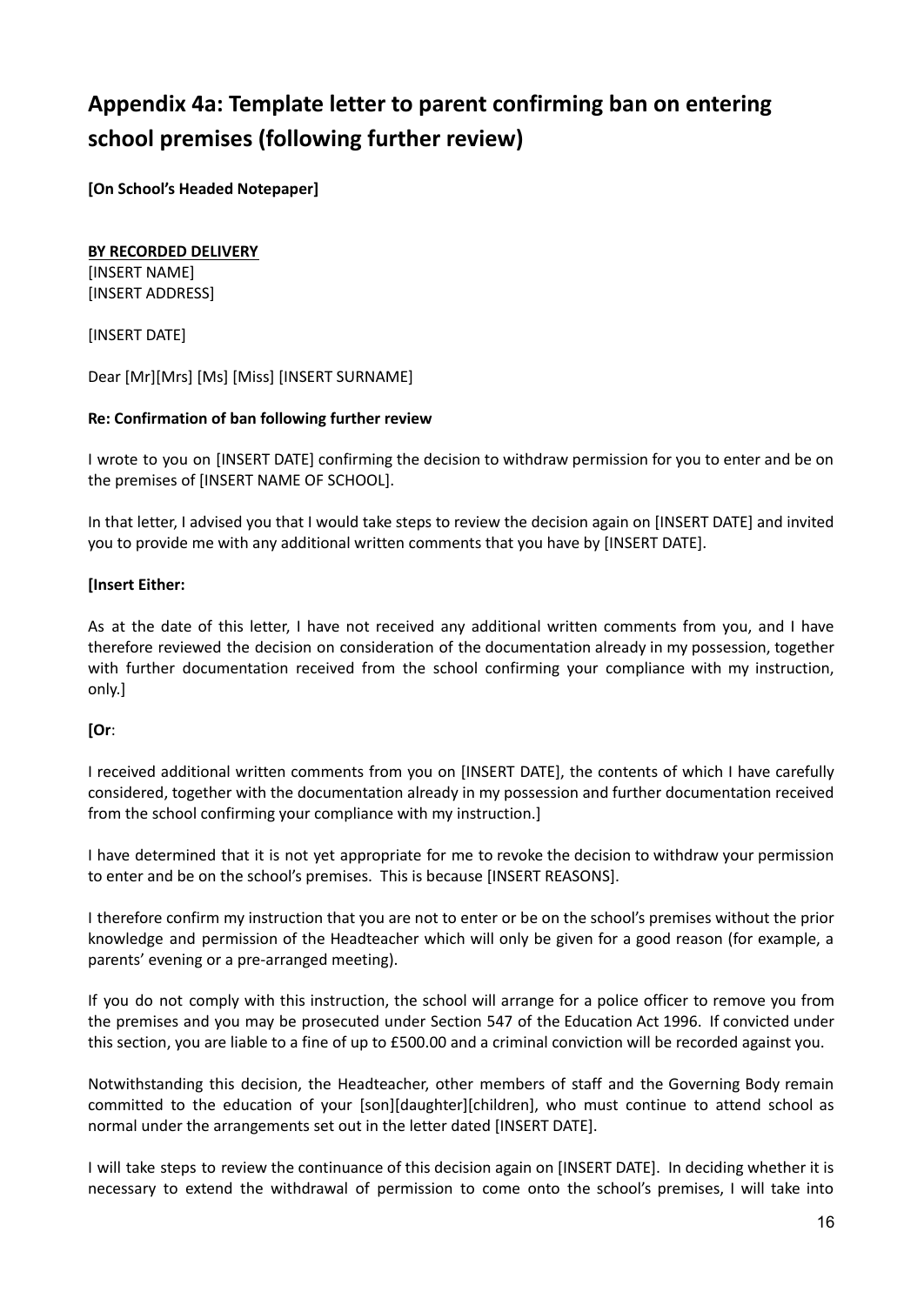account the extent of your compliance with my instruction, any appropriate and sincere expressions of regret and any assurances of future good conduct received from yourself, together with evidence of your co-operation with the school in other respects.

If you wish to provide additional written comments for me to consider when I carry out my further review, please send them to the school to arrive at least five working days before the date of my further review, i.e. by [INSERT DATE]. Any such additional comments should be restricted to your conduct since the decision was last confirmed or any new consequences of the decision, and should not repeat comments provided previously of which I am already in possession.

Yours [faithfully][sincerely]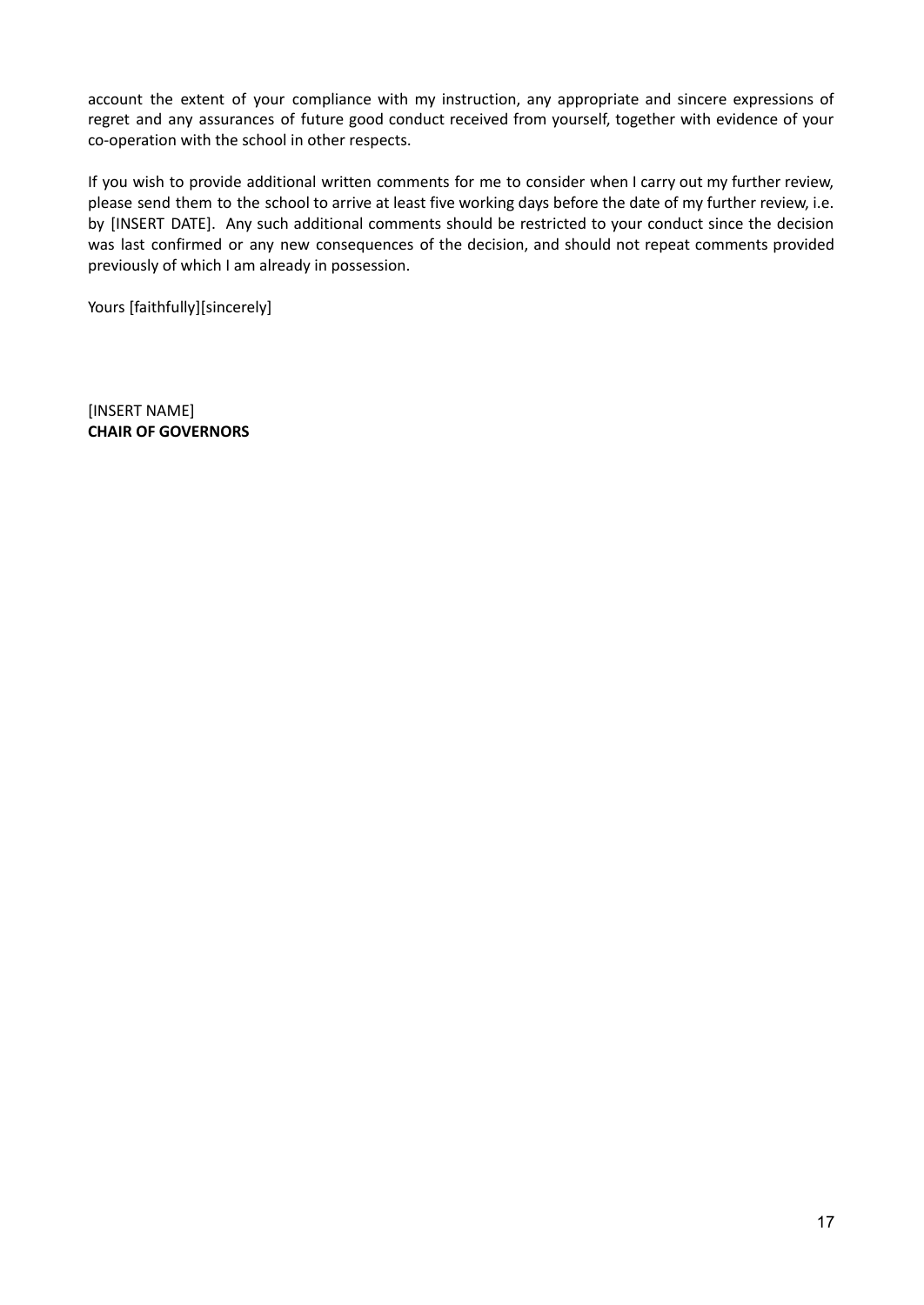### <span id="page-17-0"></span>**Appendix 4b: Template letter to parent lifting ban on entering school premises (following review)**

**[On School's Headed Notepaper]**

### **BY RECORDED DELIVERY**

[INSERT NAME] [INSERT ADDRESS] [INSERT POSTCODE]

[INSERT DATE]

Dear [Mr][Mrs] [Ms] [Miss] [INSERT SURNAME]

### **Re: Lifting of ban following review**

I wrote to you on [INSERT DATE] confirming the decision to withdraw permission for you to enter and be on the premises of [INSERT NAME OF SCHOOL].

In that letter, I advised you that I would take steps to review the decision again on [INSERT DATE] and invited you to provide me with any additional written comments that you have by [INSERT DATE].

### **[Insert Either:**

As at the date of this letter, I have not received any additional written comments from you, and I have therefore reviewed the decision on consideration of the documentation already in my possession, together with further documentation received from the school confirming your compliance with my instruction, only.]

### **[Or**:

I received additional written comments from you on [INSERT DATE], the contents of which I have carefully considered, together with the documentation already in my possession and further documentation received from the school confirming your compliance with my instruction.]

I have determined that it is now appropriate to revoke the decision to withdraw your permission to enter and be on the school's premises. I am therefore restoring to you permission to come on to the school's premises with immediate effect.

I do, however, remain concerned in relation to your conduct on [INSERT DATE], and I must warn you that, if there is any repetition of your behaviour, the Headteacher will not hesitate to withdraw permission for you to come on to the school's premises again.

I hope that we can now draw a line under this matter and look forward to an improved relationship between yourself and the school in the future.

Yours [faithfully][sincerely]